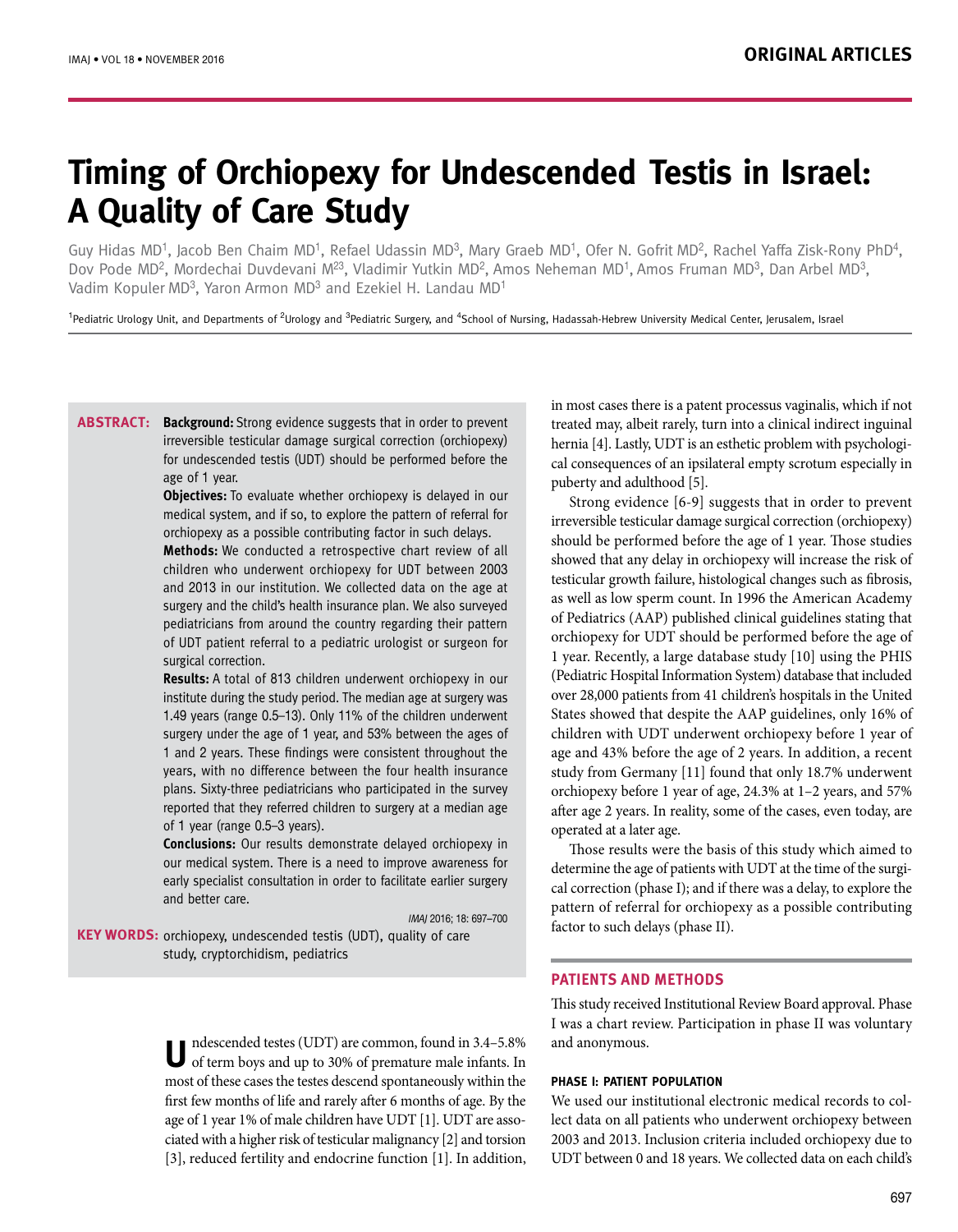co-morbidity and health insurance plan (one of four in Israel). We excluded cases of orchiopexy due to testicular torsion and iatrogenic UDT post-inguinal surgery. To avoid dual counting of two-stage orchidopexies, bilateral orchiopexy or redo procedures, only the first surgical procedure for any individual patient was included in the final data set. In order to examine trends in practice during the study period, the year of procedure was also documented.

Our primary outcome of interest was patient age at the time of orchiopexy (1 year, 2 years, etc.)

## **Phase 2: Pediatricians survey**

We conducted a short survey of active pediatricians in the community. The survey was distributed to community-based pediatricians during a continuous medical education lecture gathering. All were asked three questions:

- In your everyday practice, what is the age for referral of a patient with UDT to a specialist (pediatric urologist or surgeon)?
- What health insurance plan do you belong to?
- How many years have you been in practice?

# **RESULTS**

### **Phase 1**

We identified 947 surgeries for orchiopexy in our institution between 2003 and 2013. After exclusion of 144 patients who had orchiopexy for a reason other than UDT, 803 children remained in the study group. The median age at surgery was 1.49 years. Eleven percent of the patients underwent surgery at age less than 1 year, 53% were operated on at age 1–2 years, and 36% underwent orchiopexy after age 2 years [Figure 1]. We found that these findings were stable throughout the years of the study period (range 1.17–1.67 years). We did not observe any difference in the timing of orchiopexy between the four health insurance plans. Seventy-nine patients (9.7%) had other major background diseases, mostly other congenital anomalies. In that group of patients the median age at surgery was 2 years.



| Child's age (yr)<br>at pediatrician's<br>referral | No. of<br>pediatricians | Percentage of<br>pediatricians | <b>Cumulative</b><br>percentage of<br>pediatricians |
|---------------------------------------------------|-------------------------|--------------------------------|-----------------------------------------------------|
| 0.5                                               | 20                      | 31.3%                          | 31.3%                                               |
|                                                   | 40                      | 62.5%                          | 93.8%                                               |
| 1.5                                               | 2                       | 31%                            | 96.9%                                               |
| $\overline{2}$                                    |                         | 1.6%                           | 98.4%                                               |
| 3                                                 |                         | 1.6%                           | 100%                                                |

**Table 1.** Pediatrician survey: age of child referred for ochiopexy

### **Phase II**

Sixty-three general pediatricians who work both in the community and in academic hospitals claimed to refer their patients for surgery at a median age of 1 year (range 0.5–3 years). No difference was found between physicians affiliated to the four different health insurance plans. The number of years in practice and the age of referral were not significantly different between physicians [Table 1].

#### **DISCUSSION**

The primary aim of this study was to determine the age at which orchiopexy is performed in our institution and to examine factors associated with delay in surgery. Contrary to our expectations, many orchidopexies were performed after the age of 2 years. In addition, this figure remained constant during the study period, despite the presence of robust literature and guidelines recommending early surgery.

Given that the evidence for early repair of congenital cryptorchidism is extremely strong, delays in surgery are worrisome. Kollin et al. [6] showed in a randomized controlled study that catch-up growth of the cryptorchid testis occurred after orchiopexy at 9 months, but not when surgery was delayed until age 3 years. Biopsy at the time of orchiopexy has shown that testicular histology tends to worsen with age. Moreover, interstitial fibrosis and poor tubular characteristics are more common in UDT repaired after 2 years [7]. Hadziselimovic and co-authors [8] found that in the case of intraabdominal testes, germ-cell counts may be normal in the newborn period, but if left untreated beyond 2 years of age there is a 30–40% chance of complete spermatogenic failure. Similarly, Canavese et al. [9] noted that both sperm counts and motility are higher in young men who underwent orchiopexy before the age of 1 year.

These robust literature data of the past few decades reveal that the recommended age for orchiopexy has been consistently lowered. In 1975, the American Academy of Pediatrics (AAP) still recommended surgery at age 4–6 years for undescended testis [12]. Once it became clear that the histological changes in testicular tissue associated with this condition are not congenital but in fact develop from the age of 6 months onward, the AAP and other international pediatric associations [13-15] devised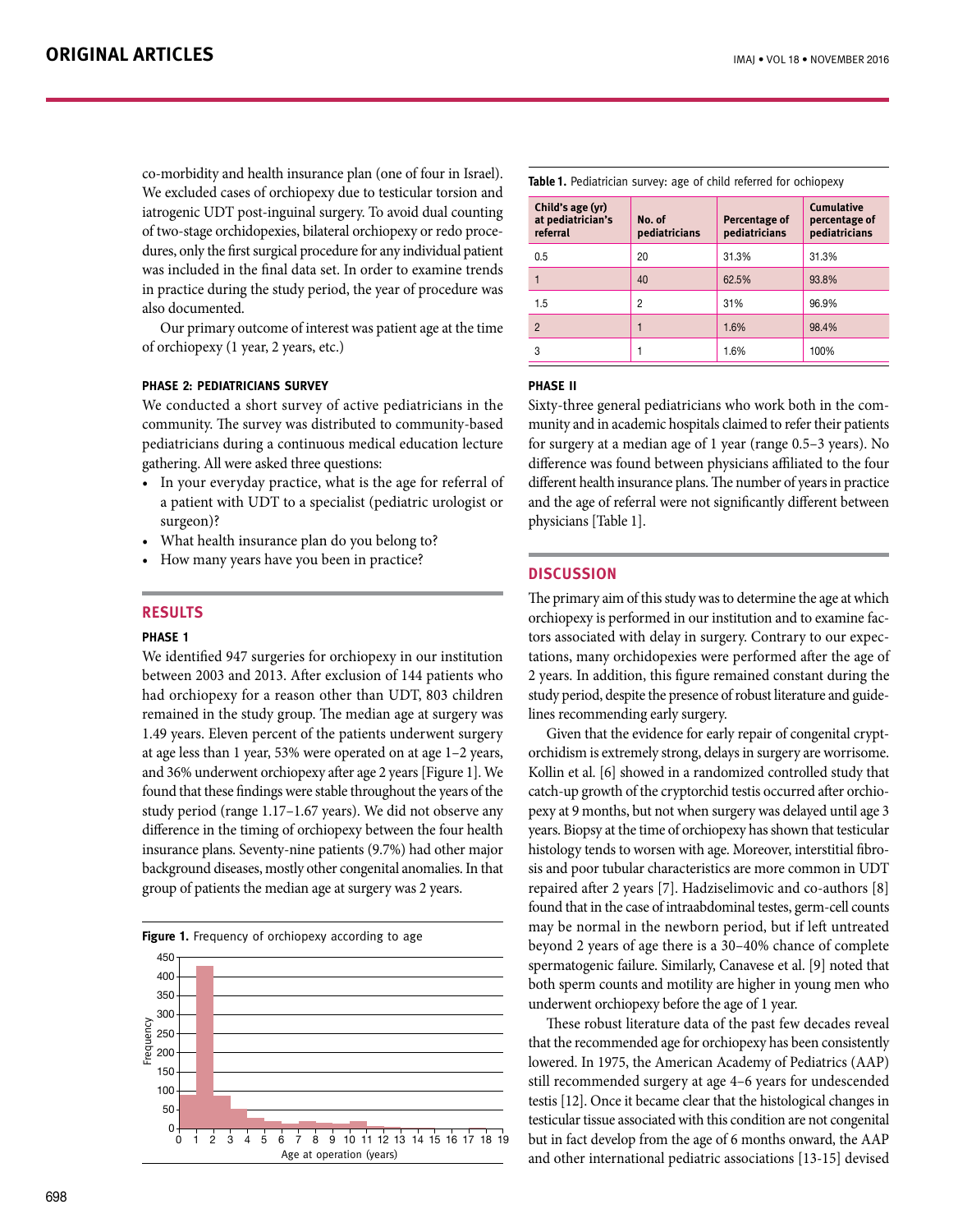guidelines recommending orchiopexy at age 1 year. The rare reported cases of spontaneous testicular descent after the age of 6 months should not be cited to support a general policy of watchful waiting. Such observations are likely due to a missed distinction between retractile and undescended testis [16].

In 2014 the American Urological Association (AUA) published its guidelines on cryptorchidism. Statement 11 clarifies: "In the absence of spontaneous testicular descent by six months (corrected for gestational age), specialists should perform surgery within the next year (Standard; Evidence Strength: Grade B)" [17]. The current European Urological Association (EAU) guidelines confirmed that orchiopexy should be performed by age 12 months, or 18 months at the latest [18]. In the present study we have shown that for 50% of our patients these new more flexible guidelines were followed.

Physicians should be aware that the potential rare complications of orchiopexy – such as anesthesia-related incidents, hemorrhage, wound infection, recurrent undescended testis, testicular atrophy and injury to the vas deferens – are not more common when the procedure is undertaken in the child's first year compared to later, as long as it is performed by an experienced and well-trained pediatric urologist or surgeon [19].

In this study we showed that despite the conclusive guidelines the surgery is still performed much later than the recommended time. We also showed that pediatricians tend to refer patients at a median age of 1 year. The fact that 50% of the pediatricians initiate the process after the recommended age of surgery may be one of the major causes of delay in surgery. Another possible cause of delay might be that surgeons do not operate at the recommended age.

Another potential delay in surgery may be that despite AAP well-child guidelines [20,21], which explicitly state that a physical exam should be performed at every child visit and includes examination for testicular descent, studies in the USA have shown that only a minority of practicing pediatricians regularly follow such guidelines [22]. So, delay in referral may well be due to delay in diagnosis.

The results of this study emphasize the importance of early diagnosis and referral of children with UDT by primary care physicians and pediatricians. We recommend referral at age 6 months since the chance of spontaneous descent is very low and anesthesia is safe at this age, and because in many public institutions in Israel the time from referral to surgery might take several months. We believe that educating pediatricians and parents about the importance of early surgery should be the next step in improving management of these patients.

Our findings should be interpreted in light of their limitations, mainly the retrospective nature of the study. Data are limited to tertiary care, and as such, the patient population may not be generalizable to other academic or community hospitals in Israel. In phase II of the study, when a questionnaire was distributed to pediatricians, a regional bias might have occurred as we sampled pediatricians from a specific region of the country.

Ascending testes (testicles that are in the scrotum at birth and ascend later in life) may have been a confounder in our results. Although delayed diagnosis or treatment of cryptorchidism beyond the neonatal period is well documented, the relative proportion of cases of true testicular ascent vs. congenital cases that were not identified or referred early for care remains unclear. Given the potential for change in testicular position throughout childhood, careful evaluation of the scrotum should be performed at every scheduled well-child examination [17].

Other than ascending testis we are not aware of any specific important confounders not included in the model; however, given the observational nature of this investigation, there may be unmeasured confounding influences on our results.

In conclusion, in our institute, half of the children with UDT underwent orchiopexy before age 1.5 years and most of them before age 2. These results are better than those of the USA and Germany but are not optimal. A major factor contributing to the delay in surgery is that pediatricians tend to refer the patient to surgery too late. Improving awareness regarding the best orchiopexy timing among primary care pediatricians and surgeons is mandatory.

#### **Correspondence Dr. G. Hidas**

Pediatric Urology Unit, Hadassah-Hebrew University Medical Center, Jerusalem 12000, Israel

**email:** guy@hidas.net

#### **References**

- 1. Berkowitz GS, Lapinski RH, Dolgin SE, et al. Prevalence and natural history of cryptorchidism. *Pediatrics* 1993; 92: 44-9.
- 2. Swerdlow A, Higgins C, Pike M. Risk of testicular cancer in a cohort of boys with cryptorchidism. *BMJ* 1997; 314: 1507-11.
- 3. The Kelalis-King-Belman Textbook of Clinical Pediatric Urology. 5th edn. UK: Informa, 2006: Chapter 74, pp 1295-303.
- 4. Banwell PE, Hill AD, Menzies-Gow N, Darzi A. Laparoscopic management of cryptorchidism and associated inguinal hernia. *Br J Urol* 1994; 74 (2): 245-6.
- 5. Canavese F, Lalla R Linari A, et al. Surgical treatment of cryptorchidism. *Eur J Pediatr* 1993; 152 (Suppl 2): S43.
- 6. Kollin C, Karpe B, Hesser U, Granholm T, Ritzen EM. Surgical treatment of unilaterally undescended testes: testicular growth after randomization to orchidopexy at age 9 months or 3 years. *J Urol* 2007; 178 (4 pt 2): 1589-93; discussion 1593.
- 7. Park KH, Lee JH, Han JJ, Lee SD, Song SY. Histological evidences suggest recommending orchidopexy within the first year of life for children with unilateral inguinal cryptorchid testis. *Int J Urol* 2007; 14 (7): 616-21.
- 8. Hadziselimovic F, Herzog B, Buser M. Development of cryptorchid testes. *Eur J Pediatr* 1987; 146 (Suppl 2): S8-12.
- 9. Canavese F, Mussa A, Manenti M, et al. Sperm count of young men surgically treated for cryptorchidism in the first and second year of life: fertility is better in children treated at a younger age. *Eur J Pediatr Surg* 2009; 19 (6): 388-91.
- 10. Kokorowski PJ, Routh JC, Graham DA, Nelson CP. Variations in timing of surgery among boys who underwent orchidopexy for cryptorchidism. *Pediatrics* 2010; 126 (3): e576-82.
- 11. Hrivatakis G, Astfalk W, Schmidt A, et al. The timing of surgery for undescended testis – a retrospective multicenter analysis. *Dtsch Arztebl Int* 2014; 111 (39): 649-57.
- 12. Kelalis P, Bunge R, Barkin M, et al. The timing of elective surgery on the genitalia of male children with particular reference to undescended testes and hypospadias. *Pediatrics* 1975; 56: 479-83.